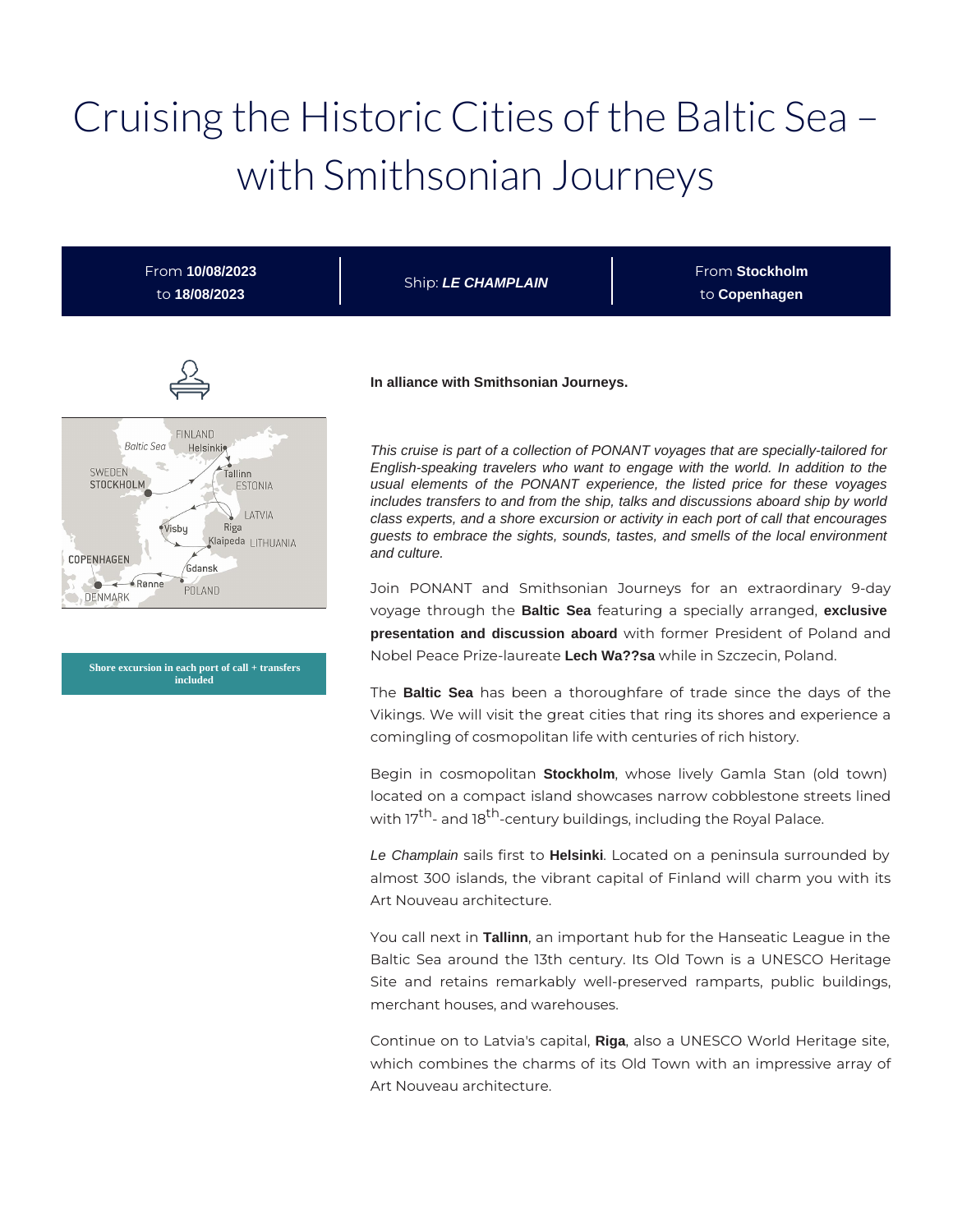On Gotland—the largest island in the Baltic Sea—you stop at the beautifully preserved medieval town of **Visby**, once a stronghold of the Hanseatic League.

**Klaipeda** is your gateway to the UNESCO World Heritage Curonian Peninsula and an opportunity to learn the traditional art of beekeeping or to immerse yourself in the local food and folklore of Lithuania.

You sail next to **Gdansk**, a city with a 1000 year history whose shipyard served as the birthplace of the Solidarity Trade Union in 1980. The wave of dissent arising from the Solidarity movement helped lead to Polish independence from the Soviet Union in 1991.

Call at the small Danish island of **Bornholm**, whose lush farmland and rich herring fisheries share the land with the ruins of a medieval fortress and four of the ancient round churches for which Denmark is noted.

End in sophisticated **Copenhagen**, which displays 800 years of royal history at the stunning Christiansborg Palace, once home to kings and queens and now home to the Danish Parliament.



The information in this document is valid as of 06/07/2022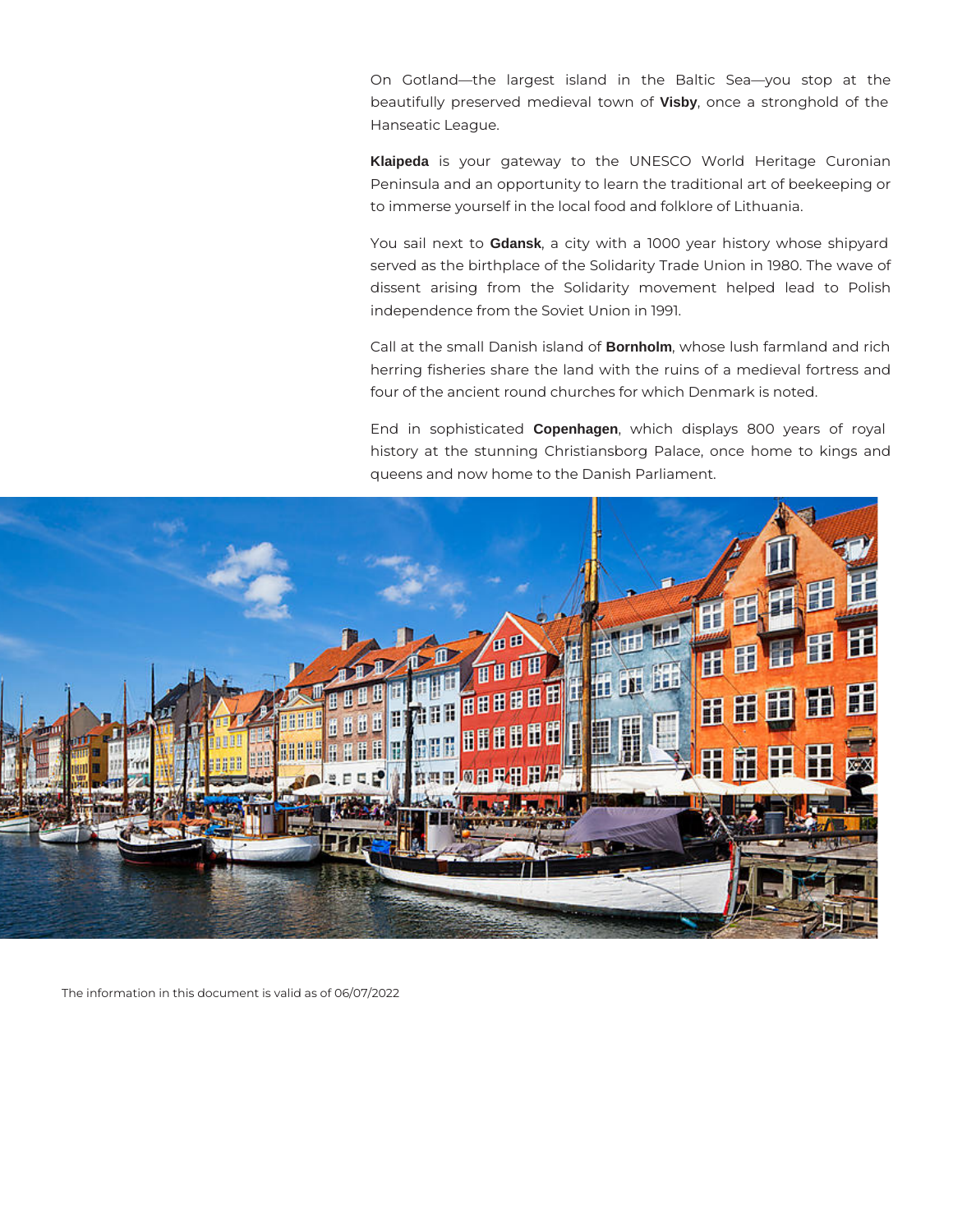# Cruising the Historic Cities of the Baltic Sea – with Smithsonian Journeys **YOUR STOPOVERS :**

#### **STOCKHOLM**

Embarkation 10/08/2023 from 15:00 to 16:00 Departure 10/08/2023 at 17:00

The capital of Sweden occupies an archipelago in the east of the country at the junction of Mälar Lake and the Baltic sea. In **Gamla stan,** meaning "old town" in Swedish, you can stroll at your leisure in picturesque medieval streets until you reach the majestic Royal Palace. On the green island of **Djurgården**, you can visit several very different kinds of cultural centres: the Vasa museum is dedicated to a 17th century three-mast, the ecomuseum of Skansen presents traditional customs, and the ABBA museum is dedicated to the legendary pop group. For a fantastic, allencompassing view of Stockholm, you can take a ride in **SkyView,** a glass-encased sphere gondola that takes you to the top of the world's largest building, the Ericsson Globe, a Stockholm landmark.

#### **HELSINKI**

Arrival 11/08/2023 early afternoon Departure 11/08/2023 evening

Seated in the southern peninsula of Finland, **Helsinki** offers the buzz of a cosmopolitan city that has opted for both elegance and beauty. Explore its historical centre where the soft hues of neoclassical buildings are juxtaposed with spectacular modern constructions. The bustling **Kallio** district is teeming with boutiques and restaurants where you can taste some local specialities like graavilohi - a sweet, marinated, aromatic salmon dish. **Keskuspuisto** park, a stone's throw from the centre, is a good place to sit and unwind.

### **TALLINN**

Arrival 12/08/2023 early morning Departure 12/08/2023 midday

Opening onto the Baltic sea, to the far north of Estonia, the town of **Tallin** will win you over with the picturesque charm of its architecture. You can meander through its little streets in the heart of the medieval centre where its gothic **town hall** has been standing since 1404. The **Kiek in de Kök tower, the Orthodox Alexander Nevski cathedral,** or **Toompea castle** give visitors a taste of this town's rich past. The city was particularly active during the medieval period, as is demonstrated by the very beautiful monuments from this period that are still visible. Don't hesitate to lose yourself in the heart of Tallinn, listed as a UNESCO World Heritage Site.

## **RIGA**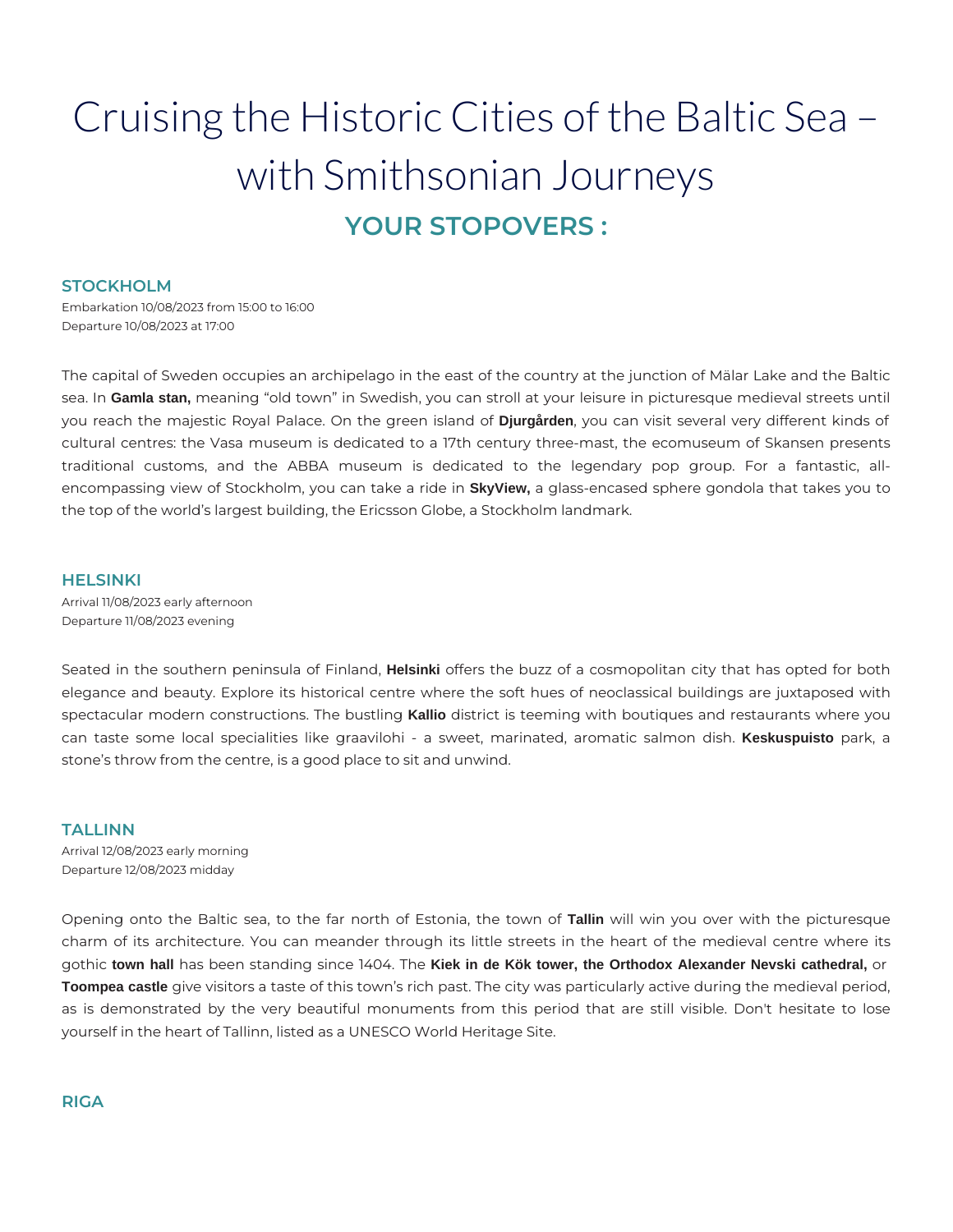Arrival 13/08/2023 midday Departure 13/08/2023 late afternoon

At the place where East meets West on the edge of the Baltic Sea, **Riga**, the capital of Latvia, will charm you with its contrasts. Although it is one of the oldest cities in the **Baltic states**, with a unique atmosphere that is imbued with the memory of its medieval past, Riga is also tangibly dynamic and modern. As you stroll through its **old town**, you will enjoy its exceptional architecture, its cathedrals, the remains of old walls and the typical narrow streets. Nicknamed "the Paris of the North" in the 1930s, this cosmopolitan city boasts a rich heritage.

#### **VISBY, GOTLAND**

Arrival 14/08/2023 midday Departure 14/08/2023 early evening

This old Hanseatic city lies to the west coast of Gotland, a Swedish island in the Baltic sea. Pass through the spectacular Visby fortifications and visit the **old town, a** UNESCO World Heritage site. You'll discover the grand Visby homes of rich merchants as well as the lovely low wooden houses in the little cobbled streets. Don't miss **Saint Mary's cathedral** with its octagonal steeples, as well as Powder tower along the fortifications. Make sure you stop over in one of the rose-adorned cafés; indeed roses abound in this town where you can taste one of the island's specialities, namely saffron pancakes with red fruit.

#### **KLAIPEDA**

Arrival 15/08/2023 midday Departure 15/08/2023 late afternoon

Klaipeda was founded in the 13th century by Christian crusaders from the German Order of Teutonic Knights. Its strategic location on the edge of the Baltic Sea has made it a source of conflict between Germans, Poles, Lithuanians and even the French since its creation. Today, the legacy of Klaipeda's rich history is a great multiculturalism. This is the main port of Lithuania and the country's third largest city. The beautiful landscapes of the surrounding Baltic coast make it a popular tourist destination. The city centre is very pleasant to visit due to its architecture blending German and Scandinavian influences.

#### **GDANSK**

Arrival 16/08/2023 early morning Departure 16/08/2023 early evening

This ravishing city on the Baltic sea is nicknamed "the golden door of Poland", and you'll understand why when you see its beautiful Hanseatic architecture. You'll be charmed by the mouldings and gables that enhance the colourful façades of the houses. Along the **Vistula Quays,** you can take a pleasant stroll among the crafts shops. In elegant Mariacka street, the **amber jewellers** will most certainly tempt you into their boutiques. You can visit the church of Saint-Mary and its astronomic clock. Not far, the majestic Long Market square offers the famous Artus Court and the rich Gdansk History Museum.

#### **RONNE**